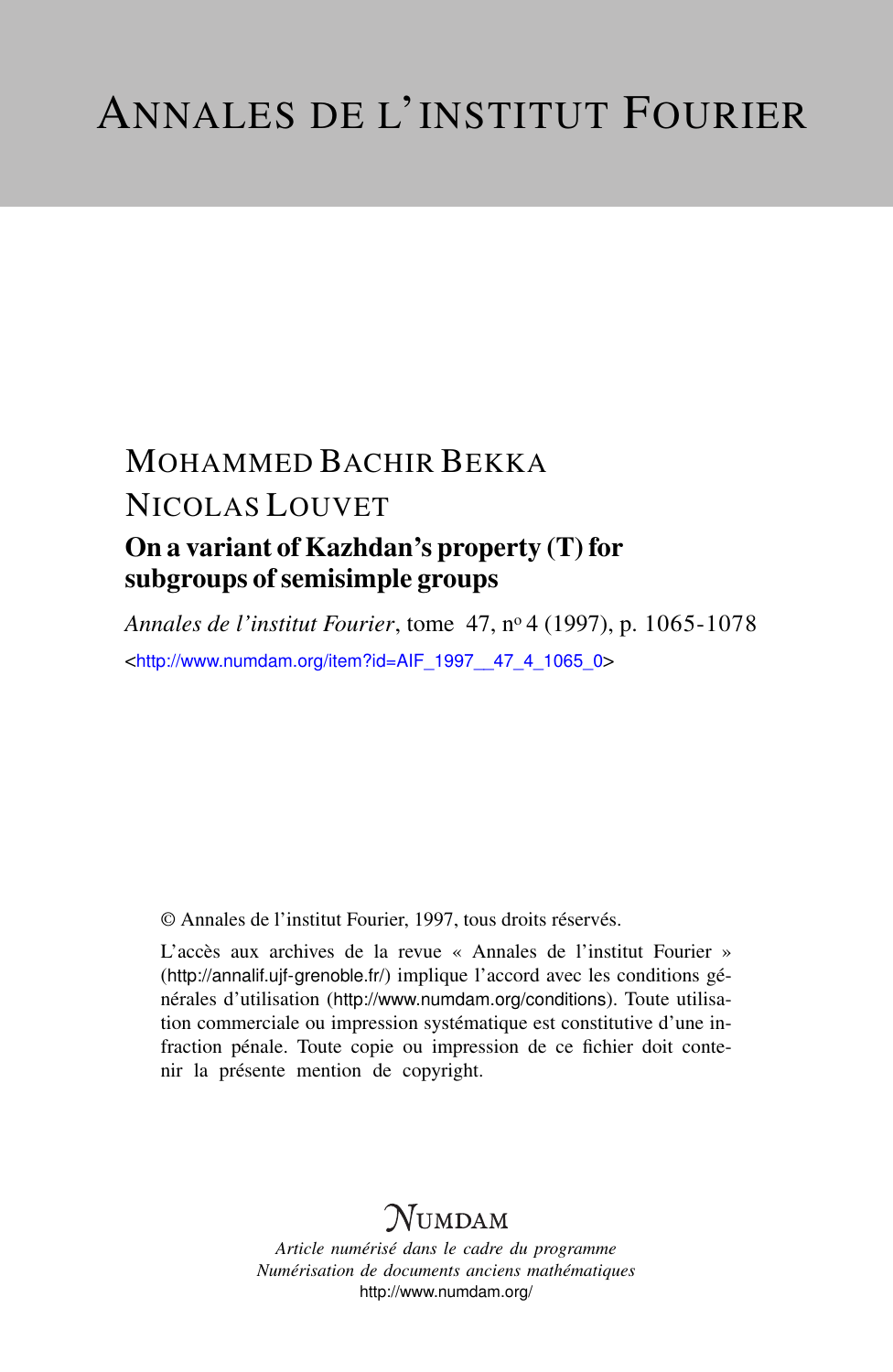## **ON A VARIANT OF KAZHDAN^S PROPERTY (T) FOR SUBGROUPS OF SEMISIMPLE GROUPS**

**by M. B. BEKKA and N. LOUVET**

### **1. Introduction and statement of the results.**

Lubotzky and Zimmer considered in [LuZ] the following variant of Kazhdan's property  $(T)$  for a locally compact group G. Let  $\mathcal R$  be a set of equivalence classes of unitary representations of *G* containing the trivial one dimensional representation  $1_G$ . Throughout this paper, all group representations will be assumed to be unitary and strongly continuous representations in non zero Hilbert spaces. The group *G* is said to have property  $(T; \mathcal{R})$  if  $I_G$  is isolated in  $\mathcal{R}$ . For  $\mathcal{R} = \widehat{G}$ , the unitary dual of G, this is just the celebrated Kazhdan's property  $(T)$  (see [HaV] for an account on this property).

There are interesting examples of (discrete) groups that are not Kazhdan groups and that satisfy property (T; *K)* for some natural classes of representations  $\mathcal R$ . For instance,  $SL(2,\mathbb{Z})$  has property  $(T;\mathcal R)$  for the set  $R$  of all irreducible representations of  $SL(2, \mathbb{Z})$  that factorize through a quotient by a congruence subgroup of  $SL(2,\mathbb{Z})$ . Another interesting example is the group  $SL(2, \mathbb{Z}[1/p])$  which has the property  $(T; \mathcal{R}), \mathcal{R}$  being the set of all finite dimensional representations of  $SL(2, \mathbb{Z}[1/p])$  (see [LuZ]). Such isolation properties allow for instance the construction of expanders graphs (see [Lub]).

In [LuZ], other examples were discovered. They occur as follows. Let  $\Gamma$  be a lattice in the direct product  $G_1 \times G_2$  of two groups. Assume that  $\Gamma$ projects densely on  $G_1$  and that  $G_2$  has property (T). Then  $\Gamma$  has (T;  $\mathcal{R}$ )

*Key words:* Discrete subgroups of Lie groups - Kazhdan's property - Cohomology. *Math. Classification:* 22E40 - 22D10 - 22E41.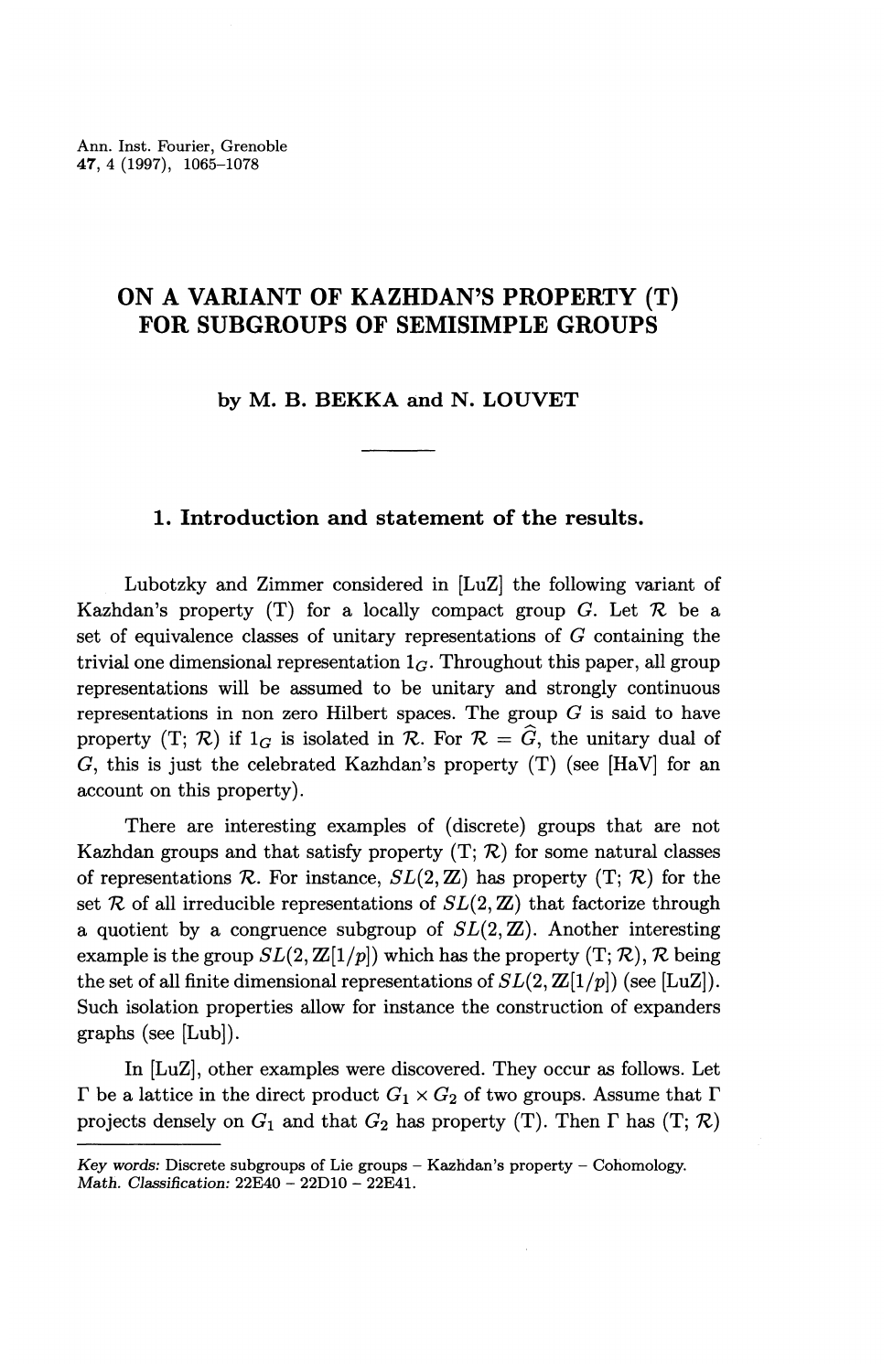for the set  $R$  of all finite dimensional representations of  $\Gamma$  (see below for some concrete examples of such  $\Gamma$ ).

In this paper, we shall generalize the results in [LuZ]. It is interesting to note that our methods are elementary.

We fix, once and for all, a locally compact group *G* and we let *H* be a closed (not necessarily discrete) subgroup of *G* and *N* a closed normal subgroup of *G.* Throughout this paper, we shall make the following two assumptions:

(I) *HN* is **dense in G, and**

(II) the homogeneous space  $G/H$  has a finite invariant measure.

Denoting by p the canonical projection  $G \to G/N$ , assumption (I) says that  $p(H)$  is dense in  $G/N$ . If  $\pi$  is an irreducible representation of  $G/N$ , it is clear that  $(\pi \circ p)|_H$  is an irreducible representation of *H* and that  $\pi$  is determined (up to unitary equivalence) by  $(\pi \circ p)|_{H}$ . So, we may view  $\widehat{G/N}$  as a subset of  $\widehat{H}$ . Our main result states that if an irreducible representation  $\pi$  of *H* is sufficiently close to the trivial representation  $1_H$ and if *N* has property (T), then  $\pi$  is in  $G/N$ .

More precisely, the following holds:

THEOREM  $A. - Let G, H, and N satisfy the above assumptions (I)$ and (II). Assume moreover that  $N$  has Kazhdan's property  $(T)$ . Let  $U$  be *a neighbourhood of*  $1_{G/N}$  *in*  $\widehat{G/N}$ *. Then the set of all*  $(\pi \circ p)|_H$ ,  $\pi \in \mathcal{U}$ , *is a neighbourhood of*  $1_H$  *in*  $\widehat{H}$ *.* 

In other words, *H* has property  $(T; \mathcal{R})$  with  $\mathcal{R}$  the set of all irreducible representations of *H* that do not factorize through  $G/N$  together with  $1_H$ . Of course, in case *G* has Kazhdan's property  $(T)$ , then taking  $N = G$  shows that Theorem A is a generalization of the fact that property  $(T)$  is inherited by subgroups of cofinite volume, (see [HaV, Chapter 3, Theorem 4]).

Theorem A is a rigidity result in the following sense. It says that any irreducible representation of *H* that is sufficiently close to the trivial representation  $1_H$  extends to a representation of *G*. One may speculate whether this is always true for irreducible lattices in a (nontrivial) product of, say, simple Lie groups. Recall that the only simple Lie groups without property  $(T)$  are the ones that are locally isomorphic to  $SO(n,1)$  or  $SU(n,1)$ .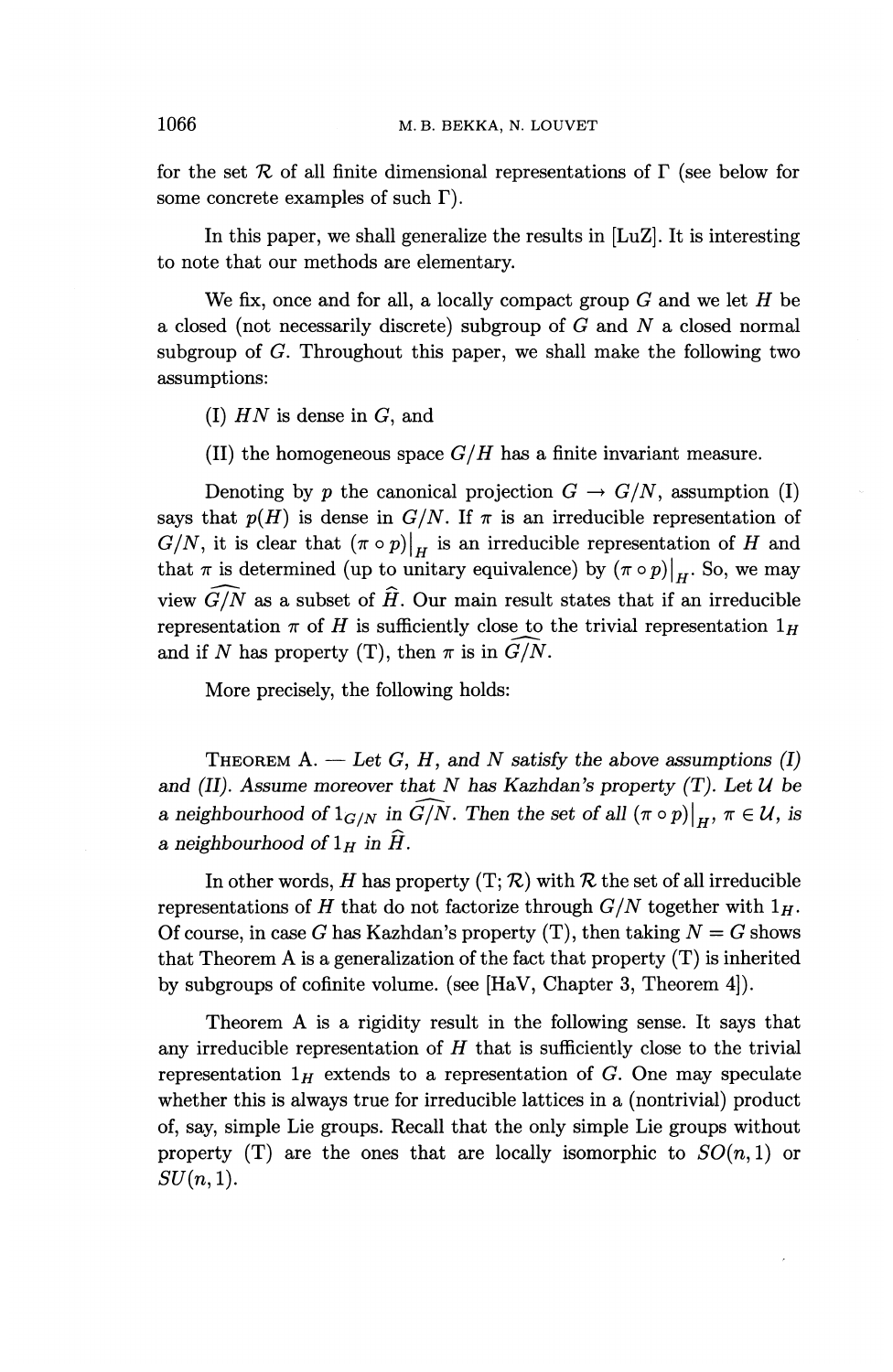Let  $FD$  denote the subset of  $\hat{H}$  consisting of the finite dimensional representations. Recall that a group *G* is called minimally almost periodic if  $1_G$  is the unique finite dimensional unitary irreducible representation of G. An immediate consequence of Theorem A is the following corollary, also noticed in [LuZ].

COROLLARY. — *If G/N is minimally almost periodic then H has property (T,FD).*

Our Theorem A improves and makes more precise Theorem 2.2 in [LuZ] where the following was shown. Under the additional assumption that G is a direct product  $M \times N$ , H has property  $(T; \mathcal{R})$  where  $\mathcal{R}$  is the set of all  $\pi \in \widehat{H}$  such that, for all  $k \geq 1$ , no nontrivial subrepresentation of the symmetric power  $S^k(\pi)$  factorize through  $p : H \to M$ . Of course, this is sufficient in order to deduce the corollary above.

Our proof of Theorem A is elementary. It is based on the following extension result which may be of independent interest.

LEMMA 1.  $-$  Let G, H, and N satisfy the above assumptions (I) and *(II). Let*  $\pi$  be a unitary representation of H. Then the following are *equivalent:*

(i)  $\pi$  contains a subrepresentation that factorizes through the canonical projection  $p : G \to G/N$  i.e. there exists a representation  $\sigma$  of  $G/N$  so that  $\pi$  contains  $(\sigma \circ p)|_{\mathbf{F}}$ .

(ii) The induced representation  $\text{Ind}_{H}^G \pi$  contains a non zero N-invariant *vector.*

For a representation  $\pi$  of a locally compact group H, let  $H^1(H, \pi)$  be the first cohomology group of *H* with coefficients in  $\pi$  (see [Gu1, Gu2]). It is well known that  $H^1(H, \pi) = 0$  for any  $\pi$  if (and only if) the group *H* has Kazhdan's property (T) (see [HaV, Chapter 4, Theorem 7]).

Vershik and Karpushev [VeK, Theorem 2] showed that if  $H^1(H, \pi) \neq 0$ for some irreducible representation  $\pi$ , then  $\pi$  is infinitesimally small, that is, there exists a net  $\pi_n$  in  $\widehat{H}$  such that  $\lim \pi_n = 1_H$  and  $\lim \pi_n = \pi$ . This result has been conjectured by Guichardet [Gu2] and some partial results were previously obtained by Delorme [Del].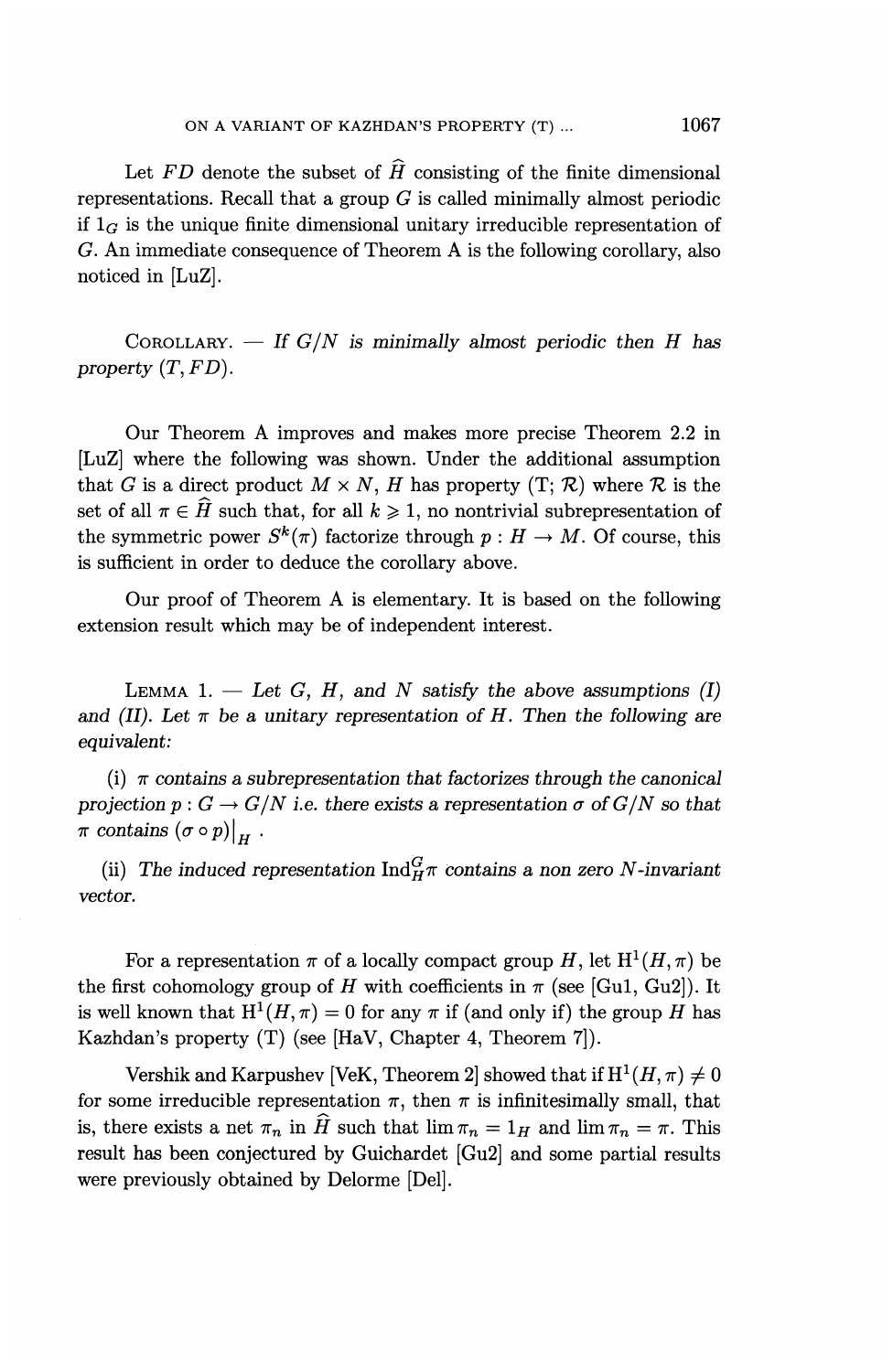Using Theorem A and Vershik and Karpushev^s result, we give an elementary proof of the following theorem, proved in [LuZ, Theorem 3.1] in the product case  $G = M \times N$  (see also [BoW]).

THEOREM B. — *Let G, H and N be as in Theorem A and assume G/N is minimally almost periodic. Then, for any finite dimensional irreducible unitary representation*  $\pi$  *of H, we have* 

$$
\mathrm{H}^1(H,\pi)=0.
$$

Here are some examples of groups *H* to which the above results apply. It seems that the only interesting examples occur when *G* is locally isomorphic to a product *M x N* and *H* is a lattice in *G.*

(1) As it is well known,  $H = SL(n, \mathbb{Q})$  is, via diagonal embedding, a lattice in

$$
SL(n, A) = SL(n, \mathbb{R}) \times SL(n, A_f),
$$

where A is the ring of adeles of  $\mathbb Q$  and  $\mathbb A_f$  the subring of finite adeles. By the Strong Approximation Theorem (see, e. g., [Hum], 14.3), *SL(n,* Q) is dense in  $SL(n, \mathbb{A}_f)$ . The dual space of  $SL(n, \mathbb{A})$  is, as a topological space, a restricted product of the dual spaces of the factors  $SL(n, \mathbb{Q}_p)$ ,  $p \in P = \{ \text{primes in } \mathbb{N} \} \cup \{ \infty \}$  (see [Gu2, Corollary 11]). When  $n \geq 3$ ,  $SL(n, \mathbb{R})$  has property (T) and Theorem A gives a neat description of the topology in the neighborhood of  $1_{SL(n,\mathbb{Q})}$ .

The above can be generalized to  $H = G(\mathbb{Q})$ , the rational points of a connected simple algebraic group  $G$  defined over  $\mathbb Q$ . The group  $G(\mathbb Q)$ is a lattice in

$$
G(\mathbb{A}) = G(\mathbb{R}) \times G(\mathbb{A}_f),
$$

and when  $G$  is simply connected and  $G(R)$  is non compact, it projects densely into  $G(A_f)$  (see [Bor, 5.6. Theorem] and [Mar, Chap. II, (6.8) Theorem]).

(2) Let  $G = SO(q)$  be the subgroup of  $SL(n+1)$  preserving the quadratic form  $q(x) = \sum_{i=1}^{n} x_i^2 - x_{n+1}^2$ . For  $n \ge 2$ , the group  $G(\mathbb{R}) \simeq SO(n, 1)$ has real rank one. If  $p \equiv 1 \pmod{4}$ , the equation  $x^2 + 1 = 0$  has a solution in  $\mathbb{Q}_p$ . This implies that the  $\mathbb{Q}_p$ -rank of  $G(\mathbb{Q}_p)$  is at least two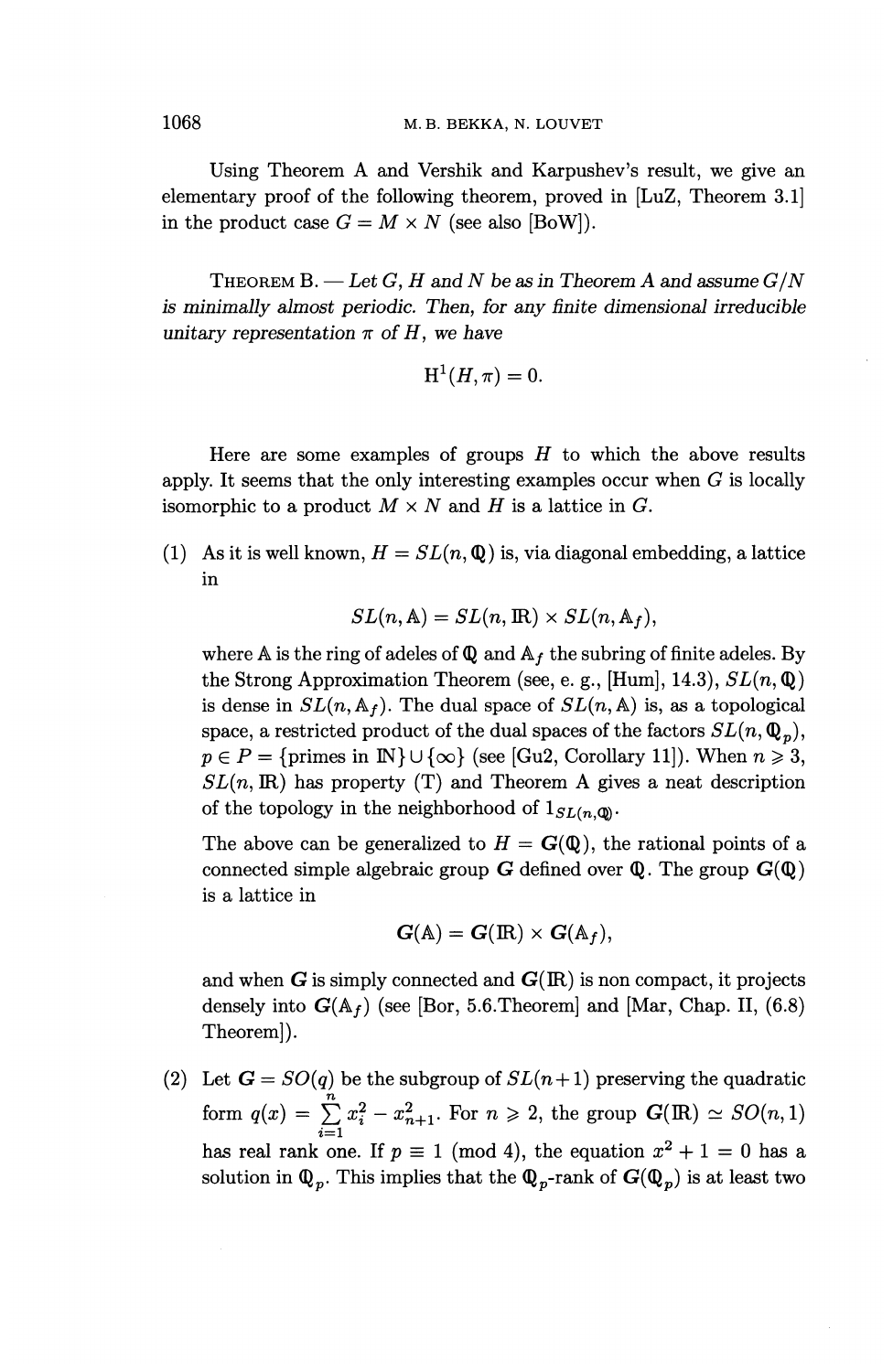and  $\mathbf{G}(\mathbf{Q}_p)$  has Kazhdan's property.  $H = \mathbf{G}(\mathbf{Z}[1/p])$  is an irreducible lattice in  $G(\mathbb{R}) \times G(\mathbb{Q}_n)$ .

Note that in case  $n \ge 4$  the equation  $x^2 + y^2 + 1 = 0$  has a solution in  $\mathbb{Q}_p$  for any prime p, and the  $\mathbb{Q}_p$ -rank of  $G(\mathbb{Q}_p)$  is at least two.

(3) For  $n \geq 2$ , let q be the quadratic form

$$
q(x) = x_1^2 + \ldots + x_n^2 - x_{n+1}^2 + \sqrt{2x_{n+2}^2}.
$$

Let K be the number field  $\mathbb{Q}(\sqrt{2})$ , and let  $\mathcal{O} = \mathbb{Z}[\sqrt{2}]$  be the ring of integers of K. Let G be the subgroup of  $SL(n+2)$  preserving the form q. Then **G** is defined over  $K$ , the group  $G(\mathbb{R})$  is isomorphic to  $SO(n+1,1)$  and the real rank of  $G(\mathbb{R})$  is one.

Now, let  $\sigma$  be the automorphism of K with  $\sigma(\sqrt{2}) = -\sqrt{2}$  and denote by  $G^{\sigma}$  the subgroup of  $SL(n+2)$  preserving the form

$$
\sigma_q(x) = x_1^2 + \ldots + x_n^2 - x_{n+1}^2 - \sqrt{2x_{n+2}^2}.
$$

Then  $G^{\sigma}(\mathbb{R}) \simeq SO(n, 2)$  has property (T) as it has real rank 2. Take  $H = G(\mathcal{O})$ . Embedded in  $G^{\sigma}(\mathbb{R}) \times G(\mathbb{R})$  by means of

$$
\mathbf{G}(\mathcal{O}) \to \mathbf{G}^{\sigma}(\mathbb{R}) \times \mathbf{G}(\mathbb{R})
$$

$$
g \to (g^{\sigma}, g),
$$

 $G(\mathcal{O})$  an irreducible lattice in this product.

It is a pleasure to thank M. Mayer for a careful reading of a first version of this paper.

### **2. Proof of Theorem A.**

Recall the following formula, valid for any representations  $\sigma$  of  $G$  and  $\pi$  of a closed subgroup H,

$$
\mathrm{Ind}_{H}^{G}(\sigma|_{H}\otimes \pi)\simeq \sigma\otimes \mathrm{Ind}_{H}^{G}\pi,
$$

(see, **e.g.,** [Fel, **Lemma** 4.2]).

*Proof of Lemma 1.* — Suppose the representation  $\pi$  of *H* contains a subrepresentation of the form

$$
(\sigma\circ p)\big|_H
$$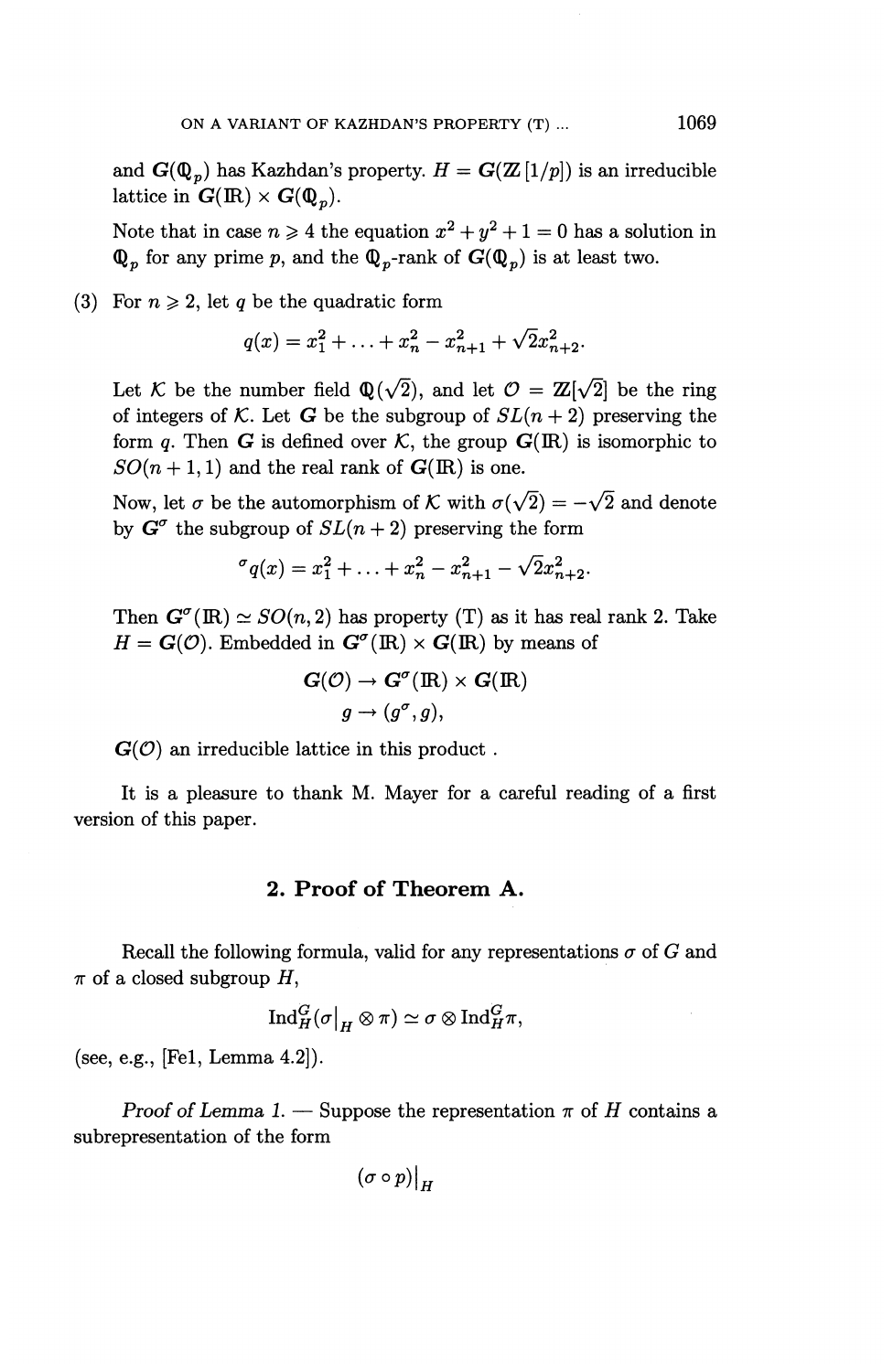where  $\sigma$  is a representation of  $G/N$ , and p denote the canonical projection of *G* onto *G/N .*

Then the induced  $\text{Ind}_{H}^{G}$  contains the representation

$$
\operatorname{Ind}_H^G((\sigma \circ p)|_H) = (\sigma \circ p) \otimes \operatorname{Ind}_H^G 1_H.
$$

Since  $G/H$  carries a finite invariant measure,  $\text{Ind}_{H}^{G} 1_{H}$  has invariant vectors. Therefore,  $\text{Ind}_{H}^{G} \pi$  contains the representation  $\sigma \circ p$ . Restricting to *N* gives condition (ii) of the lemma.

The proof of the converse is much more involved. Let  $\pi$  be a representation of *H*, with space  $\mathcal{H}_{\pi}$ , such that Ind $\mathcal{G}_{H}^{\mathcal{F}}$  has a N-invariant vector  $\xi$  of norm one, that is, a measurable map

$$
\xi: G \to \mathcal{H}_{\pi}
$$

such that

\n- (1) for all 
$$
h \in H
$$
,  $\xi(xh) = \pi(h^{-1}) \cdot \xi(x)$  for almost all  $x \in G$ ,
\n- (2) for all  $n \in N$ ,  $\xi(n^{-1}x) = \xi(x)$  for almost all  $x \in G$ ,
\n- (3)
\n

$$
\int_{G/H} \|\xi(\dot{x})\|^2 d\dot{x} = 1
$$

where  $\dot{x} = xH$  and  $d\dot{x}$  denotes the *G*-invariant measure on  $G/H$ .

Let  $\rho$  denote the induced representation  $\text{Ind}^G_H\pi$  with space  $\mathcal{H}_o$ . Using a well known smoothing procedure, we are going to construct a continuous N-invariant vector in  $\mathcal{H}_{\rho}$  as follows. For every compact neighbourhood U of the identity in  $G$ , fix a continuous non negative function  $\varphi_U$  on  $G$  with support in U and  $\int_G \varphi_U(g) dg = 1$ .

Consider the map

$$
\xi_U:G\to \mathcal{H}_\pi
$$

defined by

$$
\xi_U(x) = \int_G \varphi_U(xg)\xi(g^{-1})dg.
$$

Then the following holds:

(a)  $\xi_U$  is continuous on G.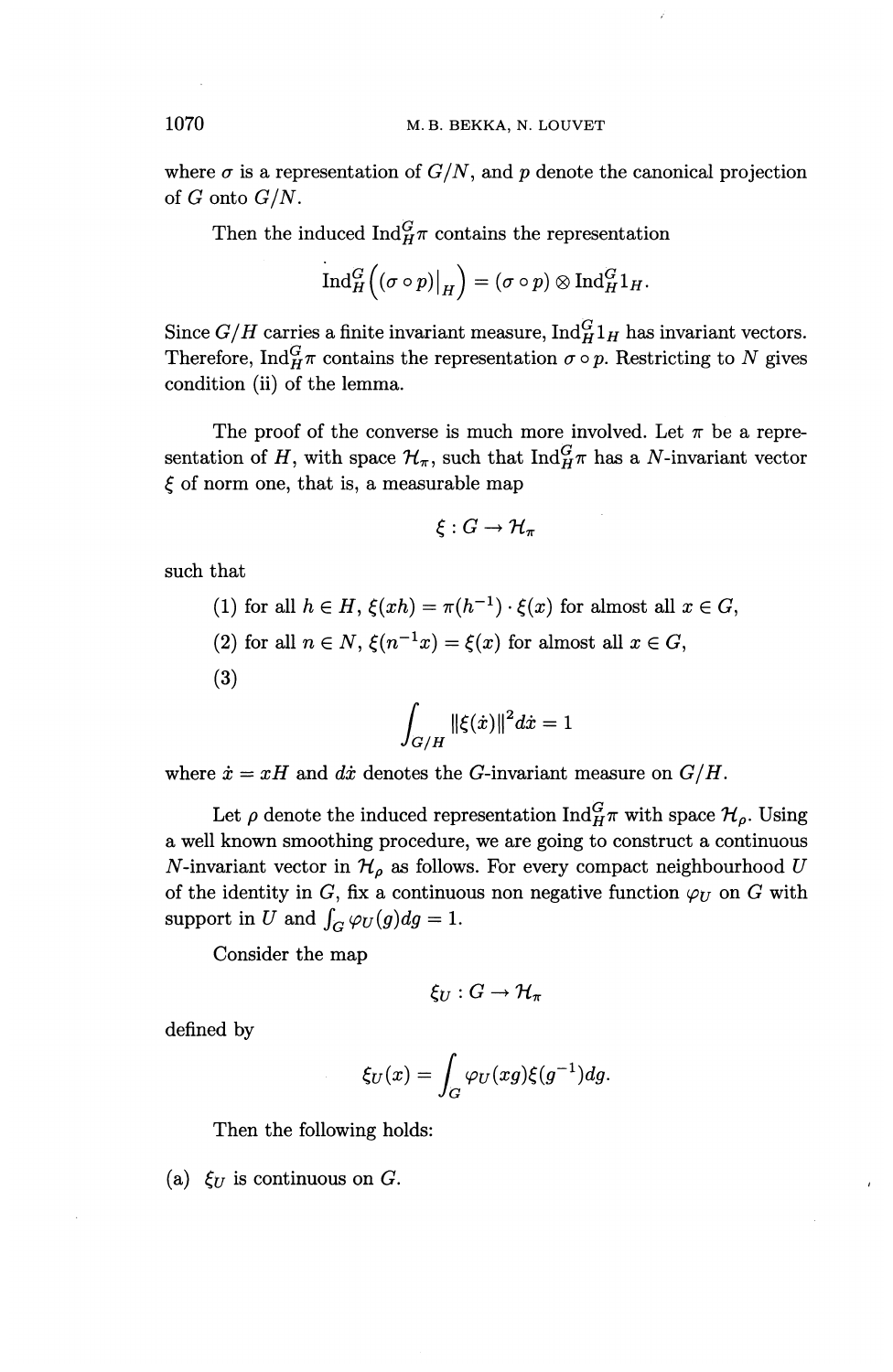To see this, observe first that the function

$$
G \to \mathbb{R}, \qquad g \mapsto \|\xi(g)\|
$$

is integrable over any compact subset *K* of *G.* Indeed, let the left Haar measure *dh* on *H* be so normalized that  $dg = d h d g$  holds. Then, denoting by  $\chi_K$  the characteristic function of  $K$ , one has

$$
\int_{K} \|\xi(g)\| dg = \int_{G} \|\xi(g)\| \chi_{K}(g) dg
$$
\n
$$
= \int_{G/H} \left( \int_{H} \|\xi(gh)\| \chi_{K}(gh) dh \right) dg
$$
\n
$$
= \int_{G/H} \|\xi(\dot{g})\| \left( \int_{H} \chi_{K}(gh) dh \right) dg
$$
\n
$$
= \int_{G/H} \|\xi(\dot{g})\| \mu_{H}(H \cap g^{-1} K) dg,
$$

where  $\mu_H(H \cap g^{-1}K)$  denotes the *H*-measure of  $H \cap g^{-1}K$  and depends only on  $\dot{g}$ . Observe that  $H \cap g^{-1}K$  is non empty if and only if  $\dot{g} = \dot{k}$ for some k in K. Hence,  $\mu_H(H \cap g^{-1}K) \leq \mu_H(H \cap K^{-1}K)$ . Note that  $\mu_H(H \cap K^{-1}K) < \infty$  since  $H \cap K^{-1}K$  is compact. Thus, by Cauchy-Schwarz inequality,

$$
\begin{aligned} \int_K \|\xi(g)\| dg &\leqslant \mu_H(H\cap K^{-1}K) \int_{G/H} \|\xi(\dot{g})\| \, d\dot{g} \\ &\leqslant \mu_H(H\cap K^{-1}K) \sqrt{\text{vol}(G/H)} \left(\int_{G/H} \left\|\xi(\dot{g})\right\|^2 d\dot{g}\right)^{1/2} \\ &< \infty. \end{aligned}
$$

Now, fix a compact neighbourhood *V* of the group unit *e* of G, let *x* be in *G* and *y* in *Vx*. Denote by *K* the compact set  $x^{-1}(U \cup V^{-1}U)$ . Since the support of  $\varphi_U$  is contained in U, one has

$$
\begin{aligned} \|\xi_U(x) - \xi_U(y)\| &\leq \int_G \left\| \varphi_U(xg)\xi(g^{-1}) - \varphi_U(yg)\xi(g^{-1}) \right\| dg \\ &= \int_{x^{-1}(U \cup V^{-1}U)} \Delta(g^{-1}) \left| \varphi_U(xg^{-1}) - \varphi_U(yg^{-1}) \right| \|\xi(g)\| dg \\ &\leq \sup_{g \in K} \Delta(g^{-1}) \left| \varphi_U(xg^{-1}) - \varphi_U(yg^{-1}) \right| \int_K \|\xi(g)\| dg, \end{aligned}
$$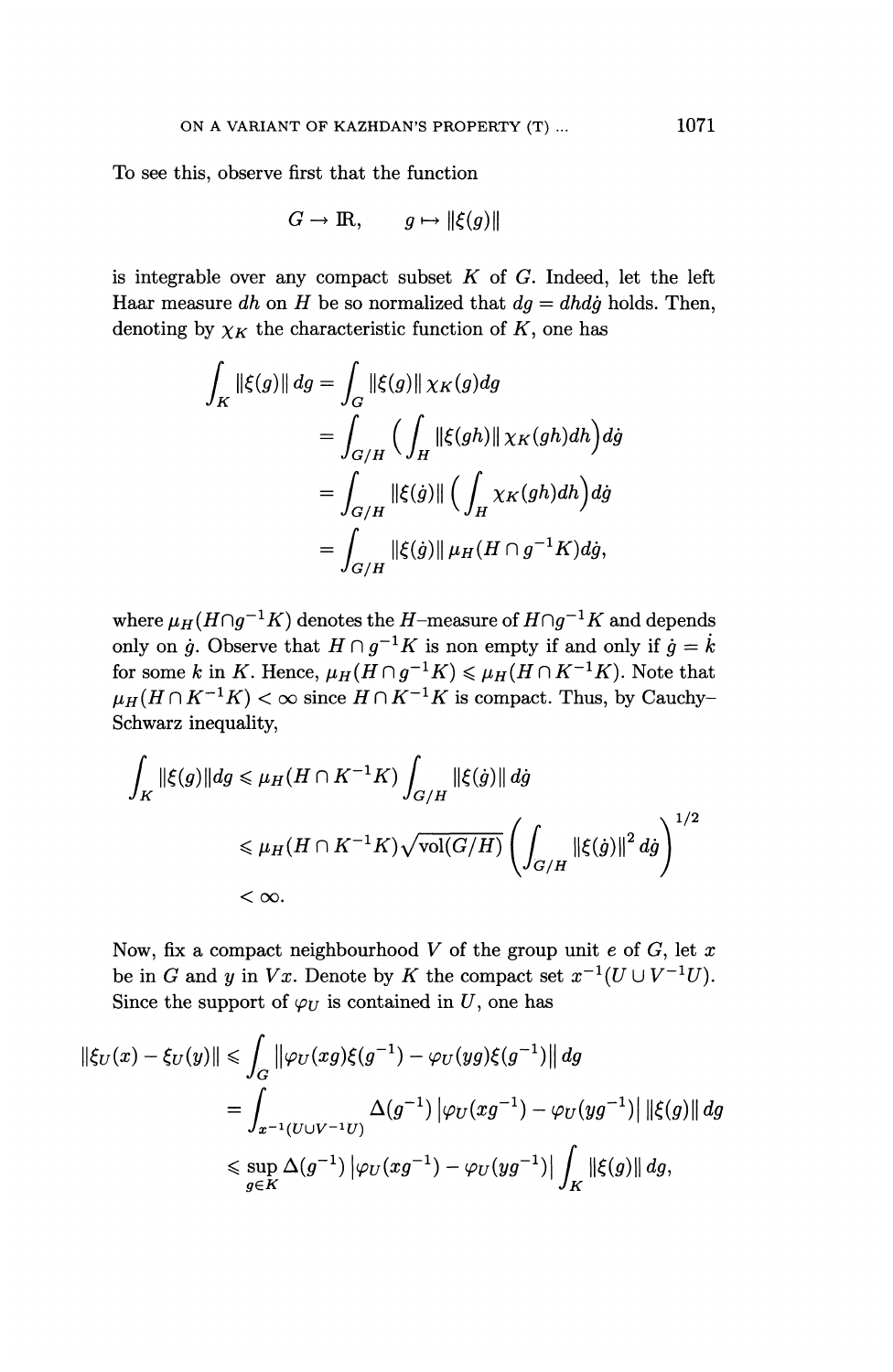where  $\Delta$  denotes the modular function on G. Let  $\varepsilon > 0$ . As  $\varphi_U$ is uniformly continuous, there exists some neighbourhood *W* of e contained in *V* such that

$$
|\varphi_U(g)-\varphi_U(zg)|<\varepsilon
$$

for all *z* in *W* and all *g* in *G.* Hence, for all *y* in *Wx*

$$
\|\xi_U(x)-\xi_U(y)\|\leqslant C\varepsilon,
$$

where  $C = \sup_{g \in K} \Delta(g^{-1}) \int_K \|\xi(g)\| dg$  is a constant depending only on  $x, U$ , and *V*. Thus,  $\xi_U$  is continuous.

(b)  $\xi_U$  belongs to the space  $\mathcal{H}_{\rho}$  of the induced representation  $\rho = \text{Ind}_{H}^G \pi$ . Indeed, let  $x$  in  $G$  and  $h$  in  $H$ . According to (1) above, for almost all  $g \in G$ ,

$$
\xi(g^{-1}xh) = \pi(h^{-1}) \cdot \xi(g^{-1}x)
$$

and hence

$$
\xi_U(xh) = \int_G \varphi_U(g)\xi(g^{-1}xh)dg
$$
  
= 
$$
\int_G \varphi_U(g)\pi(h^{-1}) \cdot \xi(g^{-1}x)dg
$$
  
= 
$$
\pi(h^{-1}) \cdot \int_G \varphi_U(g)\xi(g^{-1}x)dg
$$
  
= 
$$
\pi(h^{-1}) \cdot \xi_U(x).
$$

Moreover,

$$
\begin{aligned} |\langle \xi_U(x), \xi_U(x) \rangle| &\leq \int_G \int_G \varphi_U(g) \varphi_U(g') \left| \langle \xi(g^{-1}x), \xi(g'^{-1}x) \rangle \right| dg dg' \\ &\leq \int_G \int_G \varphi_U(g) \varphi_U(g') \left\| \xi(g^{-1}x) \right\| \left\| \xi(g'^{-1}x) \right\| dg dg', \end{aligned}
$$

and hence, using Cauchy-Schwarz inequality in the space  $L^2(G/H)$ ,

$$
\|\xi_U\|^2 \leq \int_G \varphi_U(g) \int_G \varphi_U(g') \int_{G/H} \|\xi(g^{-1}x)\| \|\xi(g'^{-1}x)\| \, dxdgdg'
$$
  

$$
\leq \int_G \varphi_U(g) \int_G \varphi_U(g') \|\rho(g)\xi\| \|\rho(g')\xi\| \, dgdg'
$$
  

$$
\leq \left(\int_G \varphi_U(g) \|\rho(g)\xi\| \, dg\right)^2 = \|\xi\|^2.
$$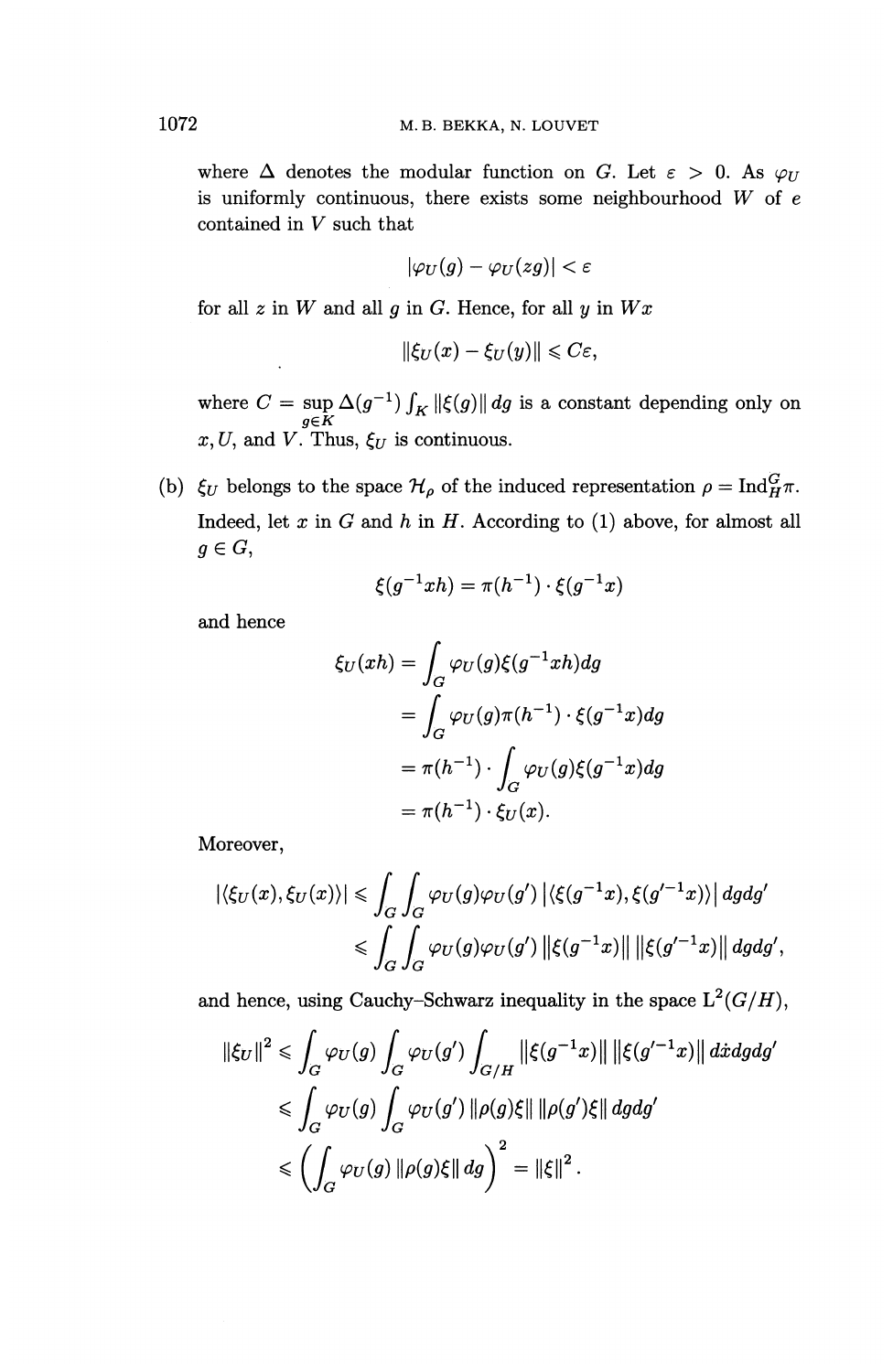(c)  $\xi_U$  is N-invariant in  $\mathcal{H}_\rho$ .

Indeed, for  $n \in N$ ,  $x \in G$  and  $\eta \in \mathcal{H}_{\rho}$ 

$$
\int_{G/H} \langle \xi_U(n\dot{x}), \eta(\dot{x}) \rangle d\dot{x} \n= \int_{G/H} \langle \int_G \varphi_U(g) \xi(g^{-1}n\dot{x}) dg, \eta(\dot{x}) \rangle d\dot{x} \n= \int_G \varphi_U(g) \Big( \int_{G/H} \langle \xi((g^{-1}ng)g^{-1}\dot{x}), \eta(\dot{x}) \rangle d\dot{x} \Big) dg \n= \int_G \varphi_U(g) \Big( \int_{G/H} \langle \rho(g) \rho(g^{-1}n^{-1}g) \xi(\dot{x}), \eta(\dot{x}) \rangle d\dot{x} \Big) dg \n= \int_G \varphi_U(g) \Big( \int_{G/H} \langle \rho(g) \xi(\dot{x}), \eta(\dot{x}) \rangle d\dot{x} \Big) dg \n= \int_{G/H} \int_G \varphi_U(g) \langle \xi(g^{-1}\dot{x}), \eta(\dot{x}) \rangle d\dot{x} dg \n= \int_{G/H} \langle \xi_U(\dot{x}), \eta(\dot{x}) \rangle d\dot{x}
$$

as N is a normal subgroup and  $\xi$  is N-invariant.

(d)  $\xi_U$  is non zero, for *U* sufficiently small. This is clear since  $\|\xi_U - \xi\| \to 0$ when  $U \rightarrow \{e\}.$ 

Now, for any  $c_1, \ldots, c_n \in \mathbb{C}, g_1, \ldots, g_n \in G$ ,  $k \in \mathbb{N}, h \in H$ , using the continuity of  $\xi_U$ , we have

$$
\sum_{i=1}^{n} c_i \xi_U(g_i hk) = \sum_{i=1}^{n} c_i \xi_U((g_i h) k(g_i h)^{-1} g_i h)
$$
  
= 
$$
\sum_{i=1}^{n} c_i \rho((g_i h) k(g_i h)^{-1}) \xi_U(g_i h)
$$
  
= 
$$
\sum_{i=1}^{n} c_i \xi_U(g_i h)
$$

and

$$
\left|\sum_{i=1}^n c_i \xi_U(g_i h)\right| = \left\|\pi(h^{-1}) \sum_{i=1}^n c_i \xi_U(g_i)\right\| = \left\|\sum_{i=1}^n c_i \xi_U(g_i)\right\|.
$$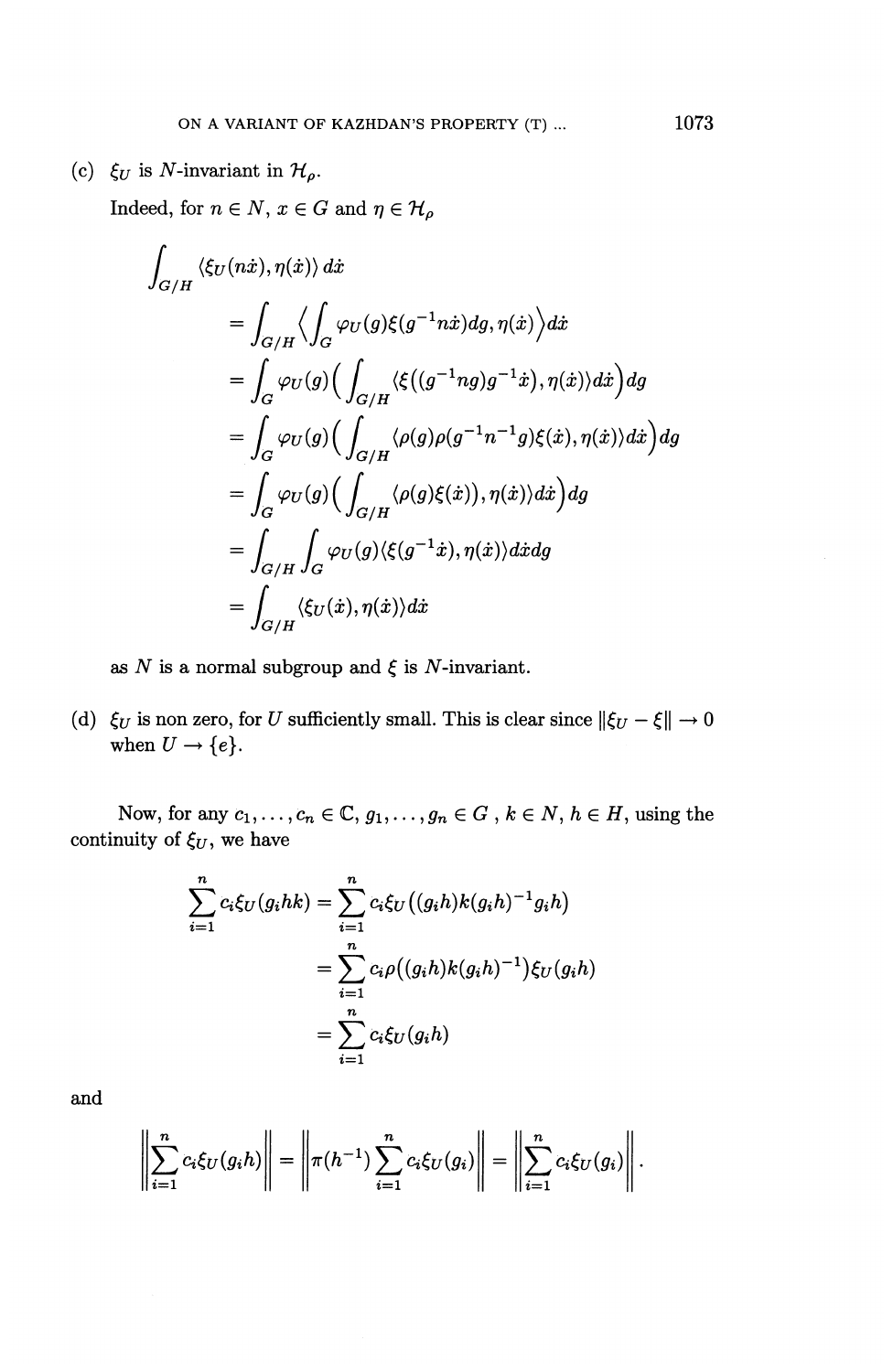Therefore, by density of  $HN$  in G and, again, by continuity of  $\xi_{II}$ ,

$$
\left\| \sum_{i=1}^{n} c_i \xi_U(g_i g) \right\| = \left\| \sum_{i=1}^{n} c_i \xi_U(g_i) \right\|
$$

for all *g* in *G.*

Let  $\mathcal{W}_{\pi}$  be the (non zero) closed subspace of  $\mathcal{H}_{\pi}$  generated by  $\xi_{U}(G)$ . Then, for any *g* in G,

$$
\mathcal{W}_{\pi} \longrightarrow \mathcal{W}_{\pi}
$$

$$
\sum_{i=1}^{n} c_i \xi_U(g_i) \mapsto \sum_{i=1}^{n} c_i \xi_U(g_i g^{-1})
$$

is a unitary operator depending only on the class of  $q$  in  $G/N$ . This defines a unitary representation  $\sigma$  of  $G/N$ . As  $\xi_U$  is continuous,  $\sigma$  is continuous. Since

$$
\sigma \circ p(h) \xi_U(g) = \xi_U(gh^{-1}) = \pi(h) \xi_U(g),
$$

it is clear that

$$
\sigma \circ p(h) = \pi(h)
$$

on  $W_{\pi}$ , for all h in H.

We shall need the following lemma.

LEMMA 2.  $-$  Let G, N and H be as in Lemma 1. Let  $\rho$  be the *quasi-regular representation of G on*  $L^2(G/H)$ . The *N*-invariant functions *in*  $L^2(G/H)$  are constant.

*Proof. —* Lemma 2 amounts to saying that the action of *N* (by left multiplication) on the homogeneous space *G/H* is ergodic. By Moore's duality theorem, ergodicity of the N-action on  $G/H$  is equivalent to ergodicity of the action of *H* on *G/N* by left multiplication (see [Zim, Corollary 2. 2. 3. 3. Density of  $HN$  in G implies that the subgroup  $p(H)$ is dense in the group  $G/N$ , and this is equivalent with ergodicity of the action of *H* on  $G/N$  (see [Zim, Lemma 2. 2. 13]).

We shall frequently use Fell's inner hull-kernel topology on the set  $Rep(G)$  of all equivalence classes of unitary representations of a locally compact group G. This topology is defined as follows. For  $\pi$  in Rep(G),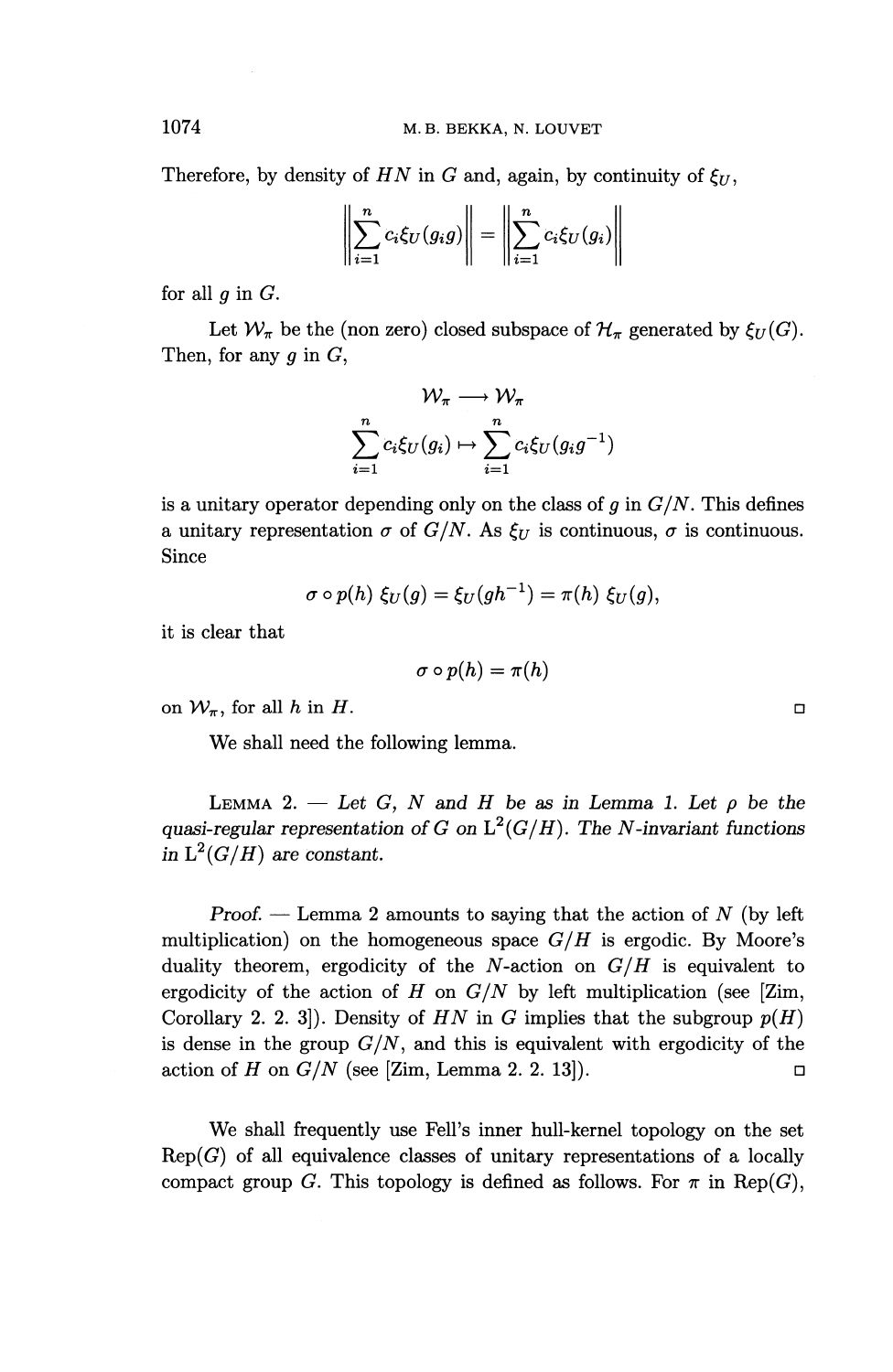$\varepsilon > 0$ , a compact subset *K* of *G*, and positive definite functions  $\varphi_1, \ldots, \varphi_n$ associated with  $\pi$ , let  $W(\varphi_1,\ldots,\varphi_n; K; \varepsilon; \pi)$  be the set of all  $\rho$  in Rep(G) such that there exists  $\psi_1,\ldots, \psi_n$ , each of which is a sum of positive definite functions associated with  $\rho$ , for which

$$
|\varphi_i(x)-\psi_i(x)|<\varepsilon \qquad \forall i=1,\ldots,n \quad \forall x\in K.
$$

The subsets  $W(\varphi_1,\ldots,\varphi_n;K;\varepsilon;\pi)$  form a basis of neighbourhoods of  $\pi$ (see [Fel, Section 2]). This topology may also be described in terms of weak containment. Recall that  $\pi$  is weakly contained in a set S of representations of *G* if every positive definite function associated with  $\pi$  is the limit, uniformly on compact subsets of  $G$ , of sums of positive definite functions associated with representations from S. It is clear that a net  $\pi_n$  of unitary representations of *G* converges to  $\pi$  if and only if, for every subnet  $\pi_{n'}$  of  $\pi_n$ ,  $\pi$  is weakly contained in the set  $\{\pi_{n'}\}$ . Restricted to  $\widehat{G}$ , this is just the usual Fell-Jacobson topology on  $\widehat{G}$  (see also [Dix, Chap. 18]). We are now in position to prove Theorem A.

*Proof of Theorem A.* — Let  $\pi_n$  be a net of irreducible representations of *H* converging to  $1_H$  in  $\hat{H}$ . Then, by continuity of inducing (see [Fe1, Theorem 4.1]),

$$
\mathrm{Ind}_H^G\pi_n \to \mathrm{Ind}_H^G1_H
$$

in Rep(G). Since *H* has finite covolume,  $1_G$  is contained in  $\text{Ind}_{H}^{G} 1_H$  and this implies

$$
\mathrm{Ind}_{H}^{G} \pi_{n} \to 1_{G}.
$$

As N has Kazhdan's property, we may assume that  $\text{Ind}_{H}^{G}(\pi_n)$  has N-invariant vectors for all *n.* Hence, by Lemma 1, there are (irreducible) representations  $\sigma_n$  of  $G/N$  such that  $\pi_n = (\sigma_n \circ p)|_H$  where  $p : G \to G/N$  is the canonical projection. The proof will be finished if we show that

$$
\sigma_n\circ p\to 1_G
$$

in  $\widehat{G}$ .

Since *H* has finite covolume, one has

$$
(*) \ \mathrm{Ind}_{H}^{G} \pi_{n} = \mathrm{Ind}_{H}^{G} (\sigma_{n} \circ p) \big|_{H} = (\sigma_{n} \circ p) \otimes \rho = (\sigma_{n} \circ p) \oplus ((\sigma_{n} \circ p) \otimes \rho^{0}),
$$

where  $\rho = \text{Ind}_{H}^{G}$  and  $\rho^{0}$  is the restriction of  $\rho$  to the orthogonal of the constants in  $L^2(G/N)$ .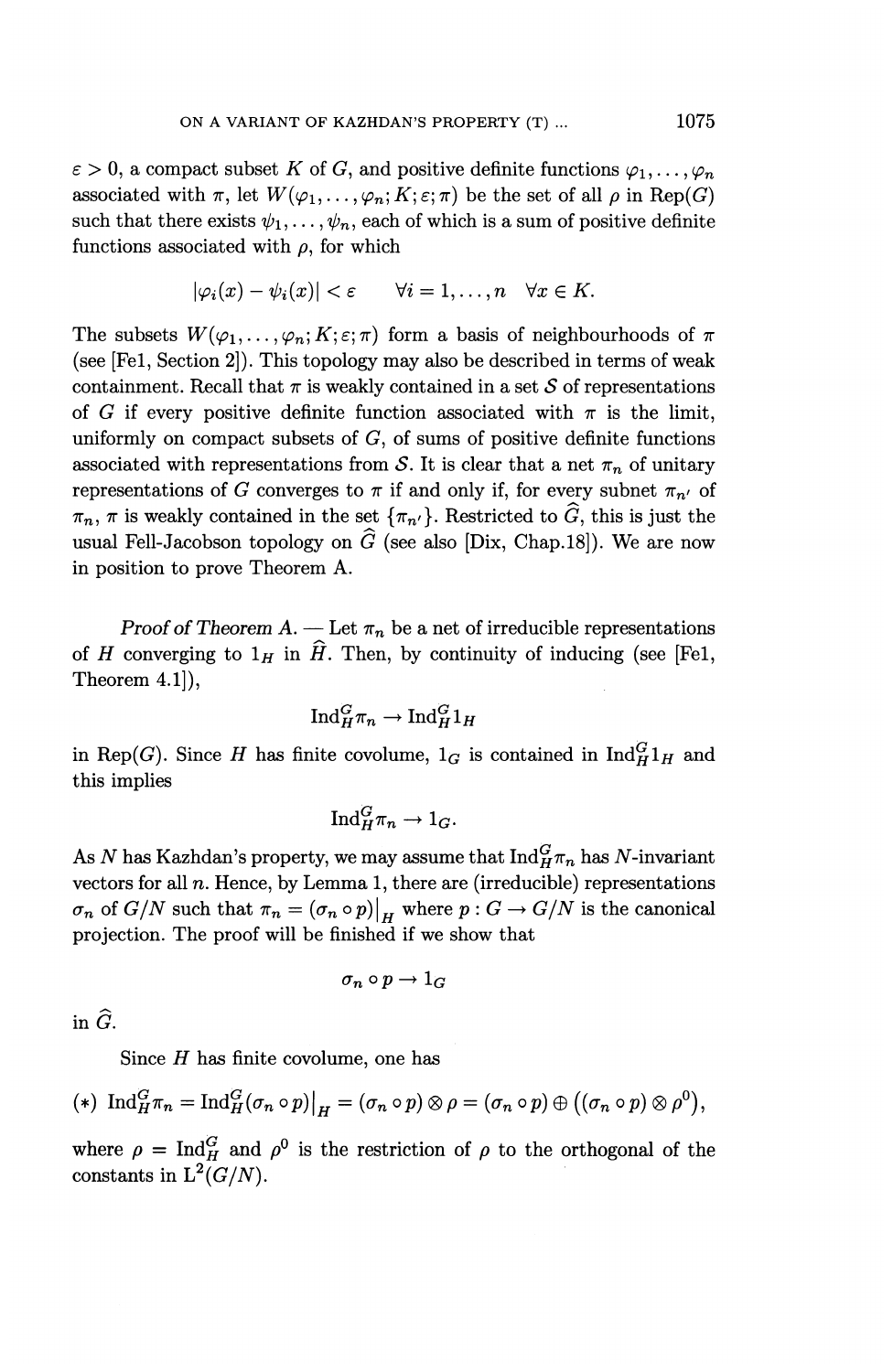Now, the restriction to *N* of  $(\sigma_n \circ p) \otimes \rho^0$  is a multiple of  $\rho^0|_{N}$ . Since *N* has property (T), Lemma 2 above implies that  $\rho^0|_N$  does not weakly contain the trivial representation  $1_N$ . So,  $(\sigma_n \circ p) \otimes \rho^0$  cannot converge to  $1_G$ . As

$$
\textup{Ind}_{H}^{G}\pi_{n}\rightarrow 1_{G},
$$

we conclude from (\*) that

$$
\sigma_n \circ p \to 1_G. \qquad \qquad \Box
$$

#### **3. Proof of Theorem B.**

The finite dimensional representation  $\pi$  decomposes as a finite sum

$$
\pi = \sum_{i=1}^n \pi_i
$$

of irreducible subrepresentations  $\pi_i$ . Since, in an obvious way,

$$
H^1(H,\pi) \cong \bigoplus_{i=1}^n H^1(H,\pi_i),
$$

we may assume that  $\pi$  is irreducible.

We first deal with the case where  $\pi$  is the trivial representation  $1_H$ . Then,  $H^1(H,\pi)$  is the group of all (continuous) homomorphisms from *H* to the additive group of the complex numbers  $\mathbb C$ . Let  $[H, H]$  denote the closure of the commutator subgroup of *H.* The corollary to Theorem A implies that the dual group of the abelian group  $H/[H, H]$  is discrete, since the trivial character is isolated. So, by duality theory,  $H/\overline{[H,H]}$  is compact. Hence,  $H^1(H, 1_H) = 0$ .

Suppose now that  $\pi \neq 1_H$  and assume, by contradiction, that

$$
H^1(H,\pi) \neq 0.
$$

Then, by Vershik-Karpushev theorem (see [VeK, Theorem 2]) there exists a net  $\pi_n$  in  $\widehat{H}$  such that

$$
\pi_n \to \pi \quad \text{and} \quad \pi_n \to 1_H.
$$

By Theorem A, we may assume that  $\pi_n = (\sigma_n \circ p)|_H$  for irreducible representations  $\sigma_n$  of  $G/N$ .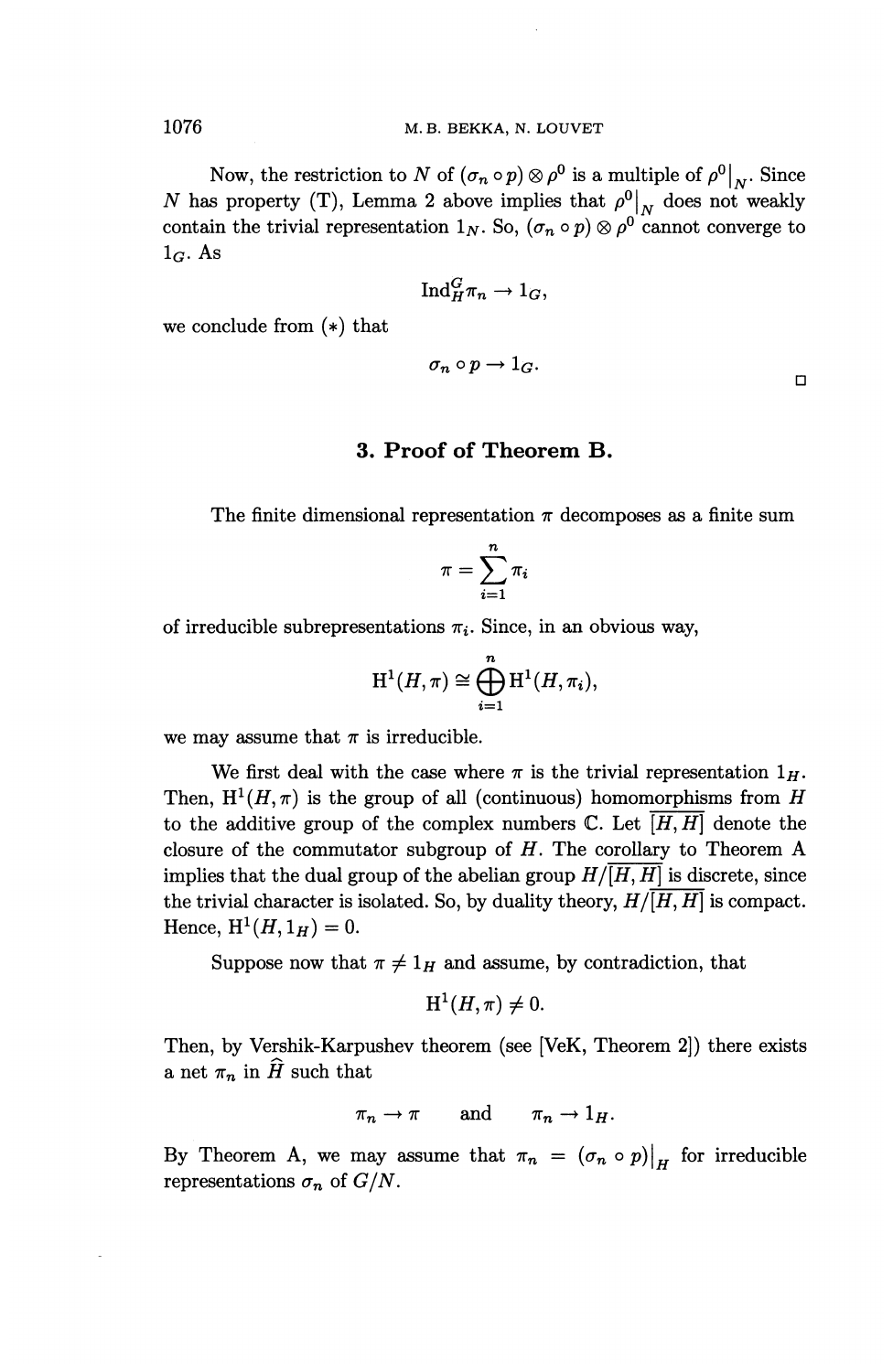Let  $\bar{\pi}$  denote the conjugate representation of  $\pi$ . Then, by continuity of tensoring (see [Fe2, Theorem 1]),

$$
\pi_n\otimes\bar{\pi}\to\pi\otimes\bar{\pi}.
$$

Hence,

$$
(\sigma_n \circ p) \otimes \mathrm{Ind}_{H}^{G} \bar{\pi} = \mathrm{Ind}_{H}^{G} (\pi_n \otimes \bar{\pi}) \to \mathrm{Ind}_{H}^{G} (\pi \otimes \bar{\pi}).
$$

Restricting to N, this implies that  $\text{Ind}_{H}^{G}$  $\bar{\pi}|_{N}$  weakly contains the representation  $\text{Ind}_{H}^{G} (\pi\otimes \bar{\pi}) |_{N}.$ 

Since  $\pi$  is finite dimensional, it is well known that  $\pi \otimes \bar{\pi}$  has an invariant vector. Therefore, as *H* has finite covolume,  $\text{Ind}_{H}^G\bar{\pi}|_{N}$ , weakly contains  $1_N$ . We conclude that  $\text{Ind}_{H}^G\bar{\pi}$  has N-invariant vectors. But then, Lemma 1 implies that  $\pi$  factorizes to a representation  $\sigma$  of  $G/N$ , thus,  $\pi = (\sigma \circ p)|_H$ . As  $G/N$  is minimally almost periodic, this forces  $\sigma = 1_{G/N}$ and hence  $\pi = 1_H$ , a contradiction.

#### BIBLIOGRAPHY

- [Bor] A. BOREL, Some finiteness properties of adeles groups over numbers fields, Publ. Math. IHES, 16 (1963), 1-30.
- [BoW] A. BOREL and N. WALLACH, Continuous cohomology, discrete subgroups and representations of reductive groups, Annals of Math. Studies, Princeton University Press, 1980.
- [Del] P. DELORME, 1-cohomologie des representations unitaires des groupes de Lie semi-simples et résolubles Produits tensoriels continus de représentations, Bull. Soc. Math. France, 105 (1977), 281-336
- [Dix] J. DIXMIER, Les C'\*-algebres et leurs representations, Gauthier-Villars, 1969.
- [Fel] J.M.G. FELL, Weak containment and induced representations of groups, Canad. J. Math., 14 (1962), 237-268
- [Fe2] J.M.G. FELL, Weak containment and Kronecker products of group representations, Pac. J. Math., 13 (1963), 503-510.
- [Gul] A. GUICHARDET, Symmetric Hilbert spaces and related topics, Lecture Notes in Math., 261, Springer, 1972.
- [Gu2] A. GUICHARDET, Cohomologie des groupes localement compacts et produits tensoriels continus de représentations, J. Multivariate Anal., 6 (1976), 138-158.
- [Gu3] A. GUICHARDET, Tensor products of C'\*-algebras, Part II, Lecture Notes Series, 13, Aarhus Universitet, 1969.